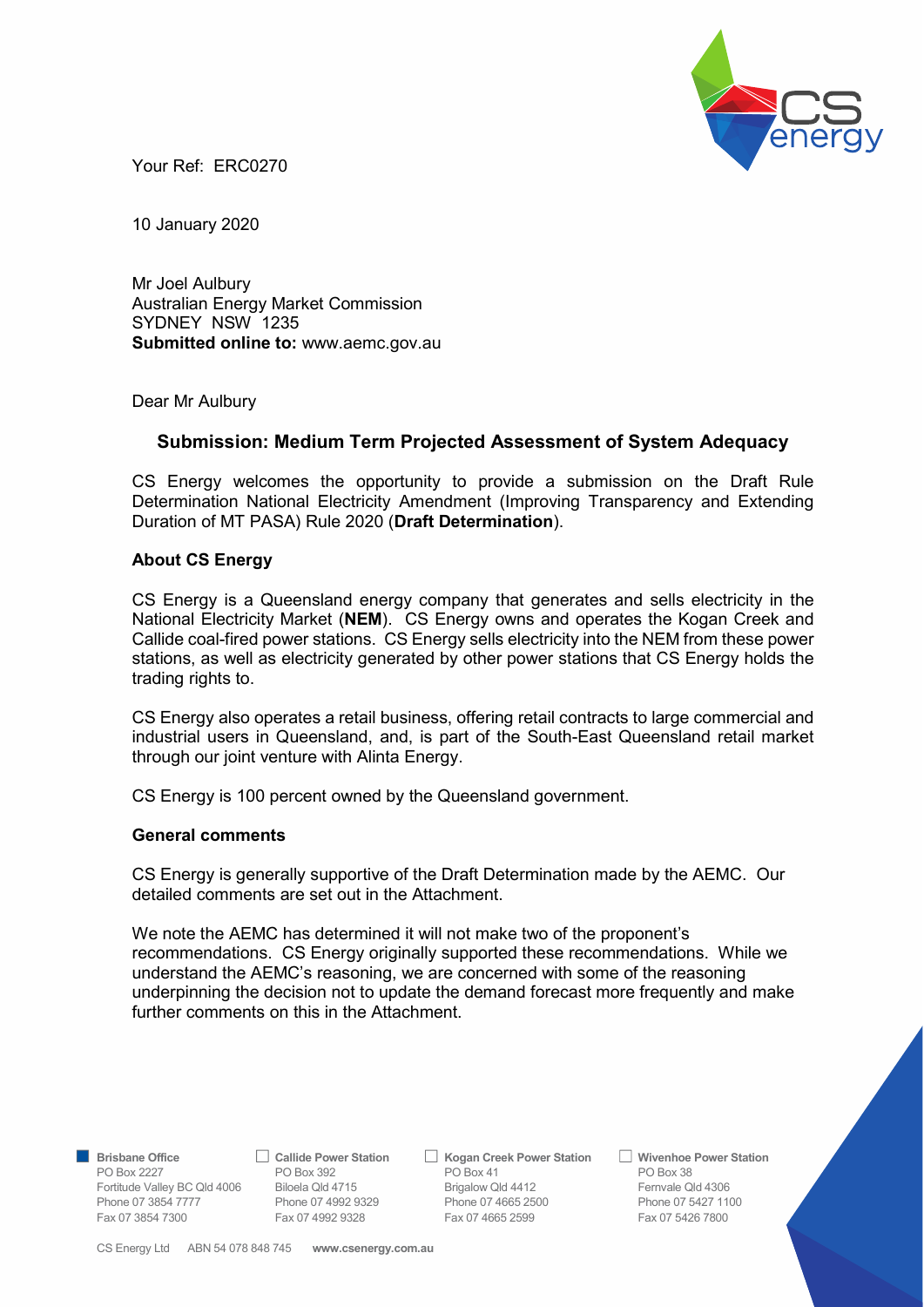Please contact us if you would like to discuss this submission further.

Yours sincerely

Kè

Teresa Scott Market Policy Manager

Enquiries: Henry Gorniak Power Systems Specialist Telephone 0418 380 432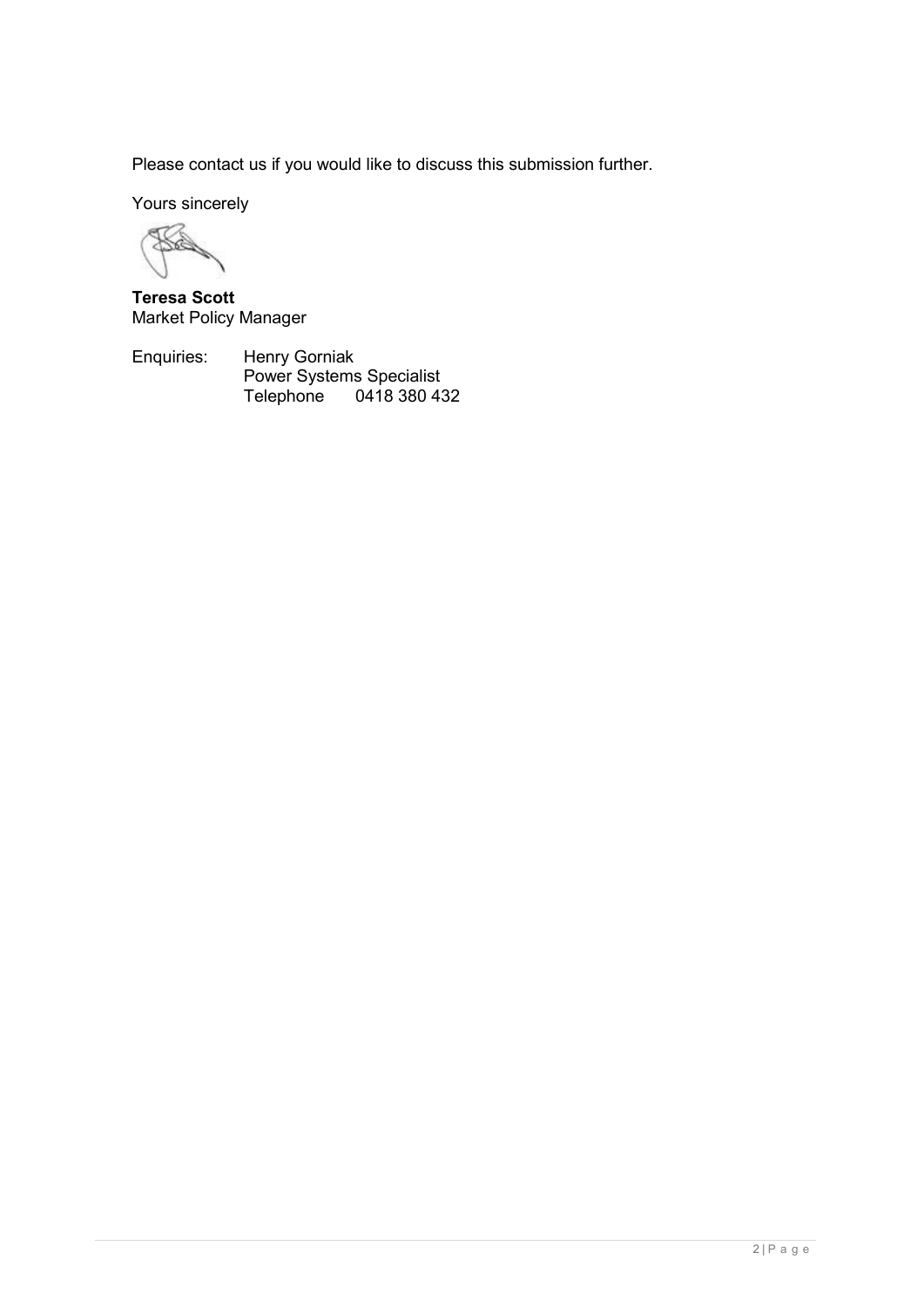# ATTACHMENT

## 1. Proposed benefits of the Rule change

The AEMC states that one of the benefits of the proposed Rule change is that is it likely to promote reliability of the power system. CS Energy has previously discussed the relevance of central forecasting in the context of power market reliability in its submission to the Reliability Review, dated 28 May 2018. In that submission CS Energy explained that scheduling, central forecasting and the RERT safety net are not direct reliability measures. We however agree with the AEMC that improved central forecasting should allow participants to make better informed decisions, which should facilitate more effective management of system reliability.

One of the key objectives of MT PASA should be accuracy to the extent possible based on the available information and transparency of the inputs to the process. For example, one of the key inputs to MT PASA is the forecast demand response, however there is little transparency of the methodology AEMO utilises in determining the input quantum for this.

CS Energy would characterise central forecasting as an input to the MT PASA process that identifies and reports potential supply shortfalls that then seeks a market response. If the market does not respond, AEMO determines whether to intervene and procure emergency reserves using the Reliability and Emergency Reserve Trader (RERT). CS Energy remains of the opinion one of the direct benefits from accurate and transparent central forecasting is avoidance of unnecessary costs associated with 'false positives' and 'false negatives' when RERT or USE costs are incurred due to error in the central forecast.

## 2. Draft Determination

Intuitively the changes proposed should provide the benefits suggested by the AEMC in the Draft Determination. Relevantly, the Rule change should improve the central reliability forecast due to improved inputs to, and improved consumption of, the reliability data by market participants.

## 3. Comments on early submission by ERM Power

### 3.1. Frequency of demand forecast updates

The AEMC has determined changes are not required to the National Electricity Rules (NER) in relation to this issue.

AEMO have opposed updating the demand forecasts more frequently. The reasoning given in the Draft Determination for this opposition was that AEMO already updates the forecasts when material changes occur and, typically, it does not receive any readily usable new information that would impact the forecast of peak demand, except for potential changes in major large industrial loads.

ERM Power highlight in its early submission dated 22 November 2019 an event in 2016 where it considered AEMO should have updated the reliability forecast prior to acquiring RERT. The event was a reduction in the output of Portland Smelter, initially by around 380MW and progressively decreasing over a period of six months. ERM Power state that